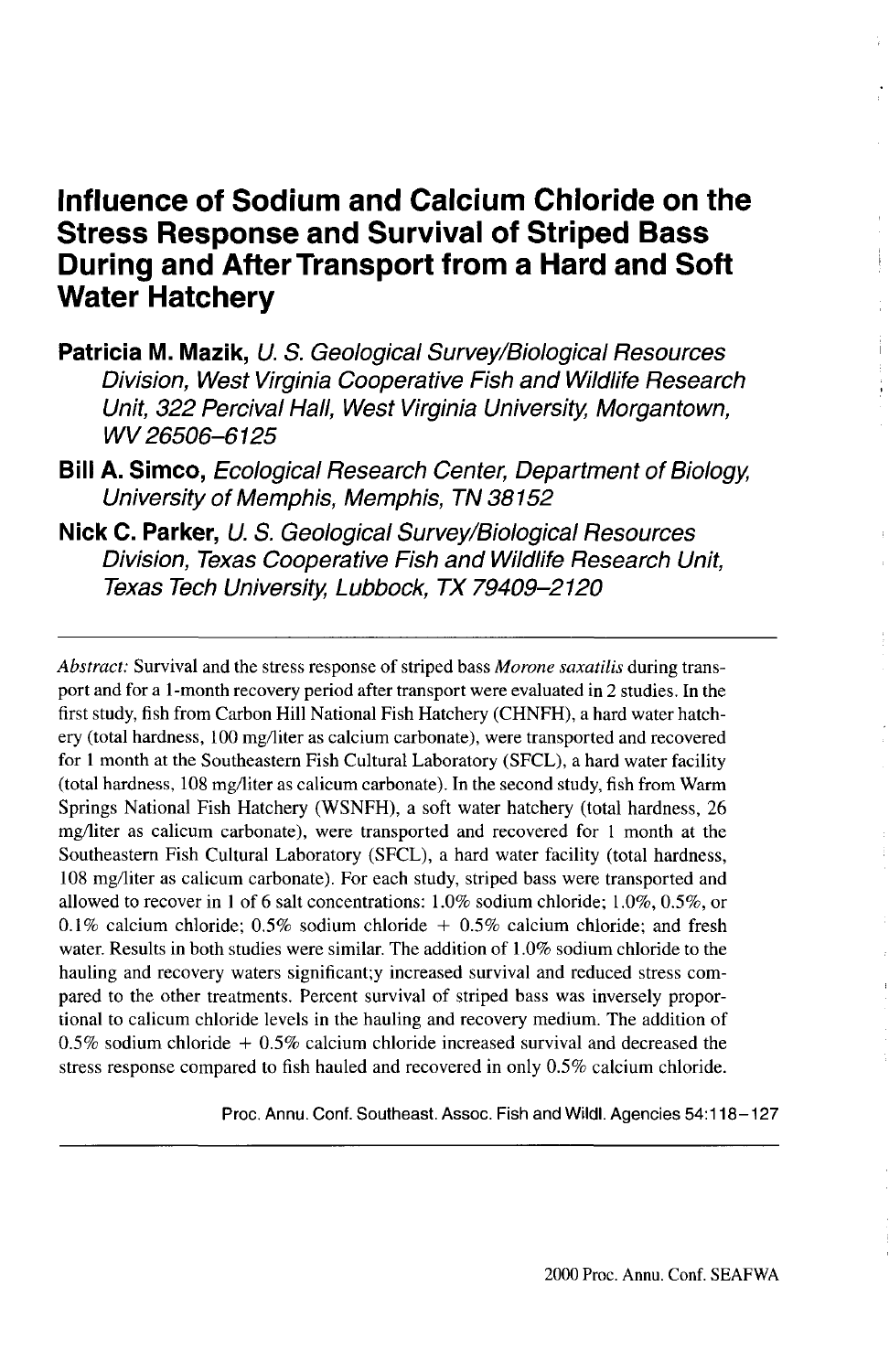The use of additives such as salts or anesthetics have been recommended to reduce stress and increase survival during the handling and transportation of fish. Tomasso et al. (1980) reported that 1.0% sodium chloride (NaCl) significantly reduced stress in hybrid striped bass (white bass  $\times$  striped bass) and Weirich and Tomasso (1991) reported 0.4% to 1.6% salinity increased survival in red drum *(Sciaenops ocellatus).* Mazik et al. (1991) reported that 1.0% NaCl significantly reduced stress and increased survival in transported striped bass *(Morone saxatilis),* but 0.1 % calcium chloride (CaCl<sub>2</sub>) did not provide a beneficial effect compared to the NaCl or fresh water.

Water hardness has also been identified as a factor in the ability of fish to survive handling and transportation. Wedemeyer (1972) recommended that  $CaCl<sub>2</sub>$  be added to increase the total hardness of water to at least 50 mg/liter as calcium carbonate  $(CaCO<sub>3</sub>)$  Grizzle et al. (1985) significantly increased survival of striped bass by using CaCl<sub>2</sub> to elevate the hardness of pond water from 10 to 70-200 mg/liter as  $CaCO<sub>3</sub>$ . Weirch et al. (1992, 1993) also reported that the addition of at least 80 mg/liter CaCl<sub>2</sub> to freshwater increased survival of sunshine bass (female striped bass x male striped bass) to confinement and transport-induced stress and ammonia and nitrite toxicity. Mazik  $(1989)$  found that the CaCO<sub>3</sub> acclimation history of striped bass was important in their ability to handle stress. Striped bass acclimated in hard water were less stressed when moved to acidic waters than were fish acclimated in soft water.

Observations at the Southeastern Fish Cultural Laboratory have indicated that striped bass stocked from a hatchery with hard water generally survive better than fish stocked from a soft water hatchery. Because previous research (Mazik et al. 1991) showed no significant differences in survival or the stress response between striped bass in the fresh water and  $0.1\%$  CaCl<sub>2</sub> treatments from a soft water hatchery, further research was needed to determine if even higher levels of  $CaCl<sub>2</sub>$  would be beneficial.

The objective of this research was: 1) to determine the effects of  $CaCl<sub>2</sub>$  and NaCl on the stress response and survival of striped bass transported from Carbon Hill National Fish Hatchery (CHNFH) and recovered for 1 month at the Southeastern Fish Cultural Laboratory (SFCL), 2) to determine the effects of  $CaCl<sub>2</sub>$  and NaCl on the stress response and survival of striped bass transported from Warm Springs National Fish Hatchery (WSNFH) and recovered for 1 month at the Southeastern Fish Cultural Laboratory (SFCL). For both studies, plasma cortisol, the dominant corticosteroid in fish (Donaldson 1981) was measured as a primary stress indicator. Plasma glucose and chloride concentrations were measured as secondary indicators of stress.

We thank the hatchery managers, John Breland of Carbon Hill National Fish Hatchery, Carbon Hill, Alabama, and Greg Looney of Warm Springs National Fish Hatchery, Warm Springs, Georgia, for their support and the striped bass for this project. J. Jenkins, J. Morrison, N. Parker, and J. Tomasso critically reviewed the manuscript.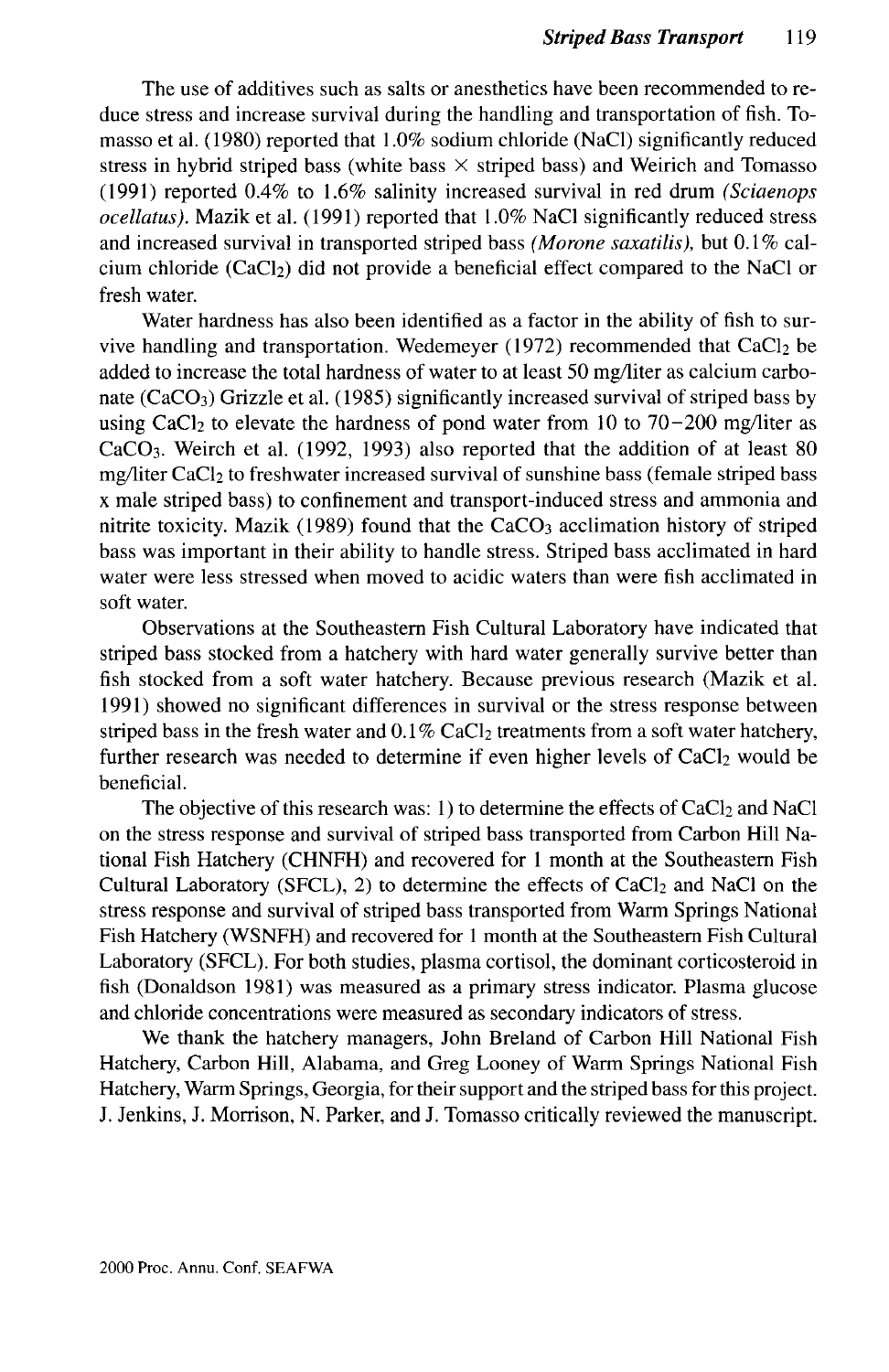## **Methods**

Carbon Hill National Fish Hatchery Study

Phase II striped bass were transported from the CHNFH to the SFCL. Mean weight of fish were  $37.4 \pm 1.5$  g. Phase II striped bass are fish grown for 5 to 9 months and to a size of 7.6 to 25.4 cm. Water quality characteristics for CHNFH and SFCL, respectively, were: pH 7.4, 7.3; hardness (mg/liter as  $CaCO<sub>3</sub>$ ) 100, 108; and alkalinity (mg/liter as CaCO<sub>3</sub>) 104, 105. Dissolved oxygen levels were  $\geq 7.0$  mg/liter and ammonia and nitrite levels were  $\leq 0.01$  mg/liter at all times.

In accordance with standard procedures at CHNFH, phase II striped bass were harvested from ponds 24 hours prior to transport and were held overnight in concrete raceways. Fish were handled in a solution of 1.0% NaCl. Immediately prior to transport, 100 fish were stocked into each of 12 208-liter barrels containing 170 liters of hatchery water. Fish were loaded at a density of  $\leq 0.1$  kg/liter into each barrel. During the 5-hour transport, fish were held in 6 duplicated treatments:  $(1) 1.0\%$  NaCl,  $(2)$ 0.1% CaCl<sub>2</sub>, (3) 0.5% CaCl<sub>2</sub>, (4) 1.0% CaCl<sub>2</sub>, (5) 0.5% NaCl + 0.5% CaCl<sub>2</sub>, and (6) fresh water from the hatchery. Water quality characteristics during transport were: temperature 10 C; pH 7.4; dissolved oxygen >8.0 mg/liter; nitrite and ammonia  $\leq 0.01$  mg/liter.

#### Warm Springs National Fish Hatchery Study

Phase II striped bass were transported from the WSNFH to the SFCL. Mean weight of fish were  $102 \pm 3.4$  g. Water quality characteristics for WSNFH and SFCL, respectively, were: pH 7.2, 7.3; hardness (mg/liter as  $CaCO<sub>3</sub>$ ) 26, 108: and alkalinity (mg/liter as CaCO<sub>3</sub>) 29, 105. Dissolved oxygen levels were  $\geq$ 7.0 mg/liter and ammonia and nitrite levels were  $\leq 0.01$  mg/liter at all times.

In accordance with standard procedures at WSNFH, phase II striped bass were harvested from ponds 24 hours prior to transport and were held overnight in concrete raceways. Fish were handled in a solution of  $0.5\%$  NaCl plus  $0.02\%$  Ca Cl<sub>2</sub>. Immediately prior to transport, 100 fish were stocked into each of 12 208-liter barrels containing 170 liters of hatchery water. Fish were loaded at a density of  $\leq 0.1$  kg/liter into each barrel. During the 5-hour transport, fish were held in 6 duplicated treatments: (1) 1.0% NaCl, (2) 0.1% CaCl<sub>2</sub>, (3) 0.5% CaCl<sub>2</sub>, (4) 1.0% CaCl<sub>2</sub>, (5) 0.5%  $NaCl + 0.5\%$  CaCl<sub>2</sub>, and (6) fresh water from the hatchery. Water quality characteristics during transport were: temperature 12 C; pH 7.2; dissolved oxygen  $>8.0$ mg/liter nitrite and ammonia  $\leq 0.01$  mg/liter.

Upon completion of transport in both studies, the fish were stocked into identical barrels containing water for SFCL with the same additives as the water in which they were transported. One-half of the volume of each barrel was replaced every day to ensure water quality parameters remained within acceptable levels. Water quality characteristics, measured throughout the 1-month recovery, varied only slightly from those typically found at the SFCL. Over the 4-week study, temperature gradually increased from 11 to 19 C. Fish were not fed during the 1-month recovery.

For each study, 10 fish were bled before loading (pre-haul sample) for transport.

Í.

ţ.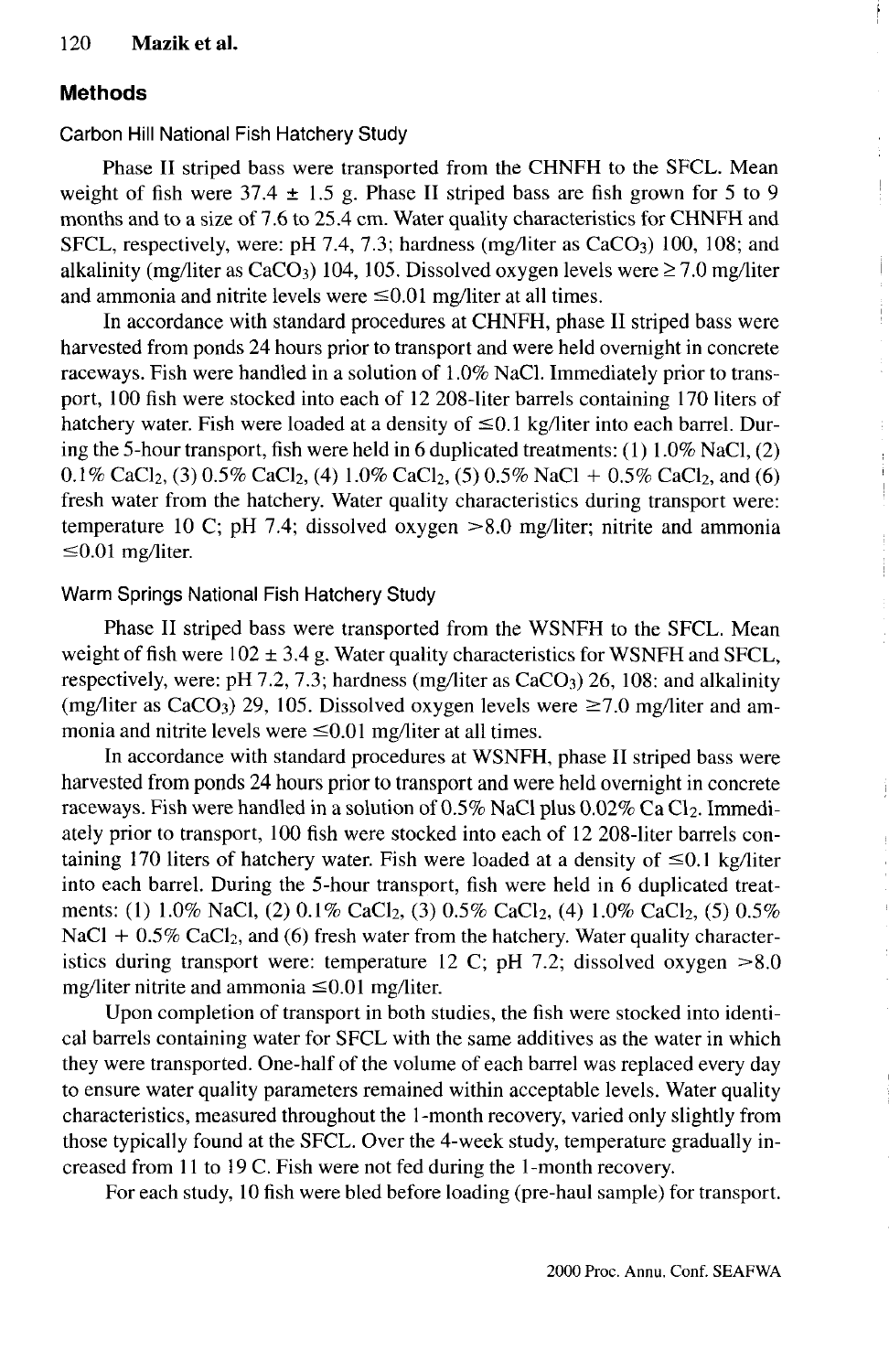Upon arrival at SFCL, 5 fish were bled from each recovery tank at 0, 3, 6, 9, 12, 24, 48, 72, and 96 hours, and at 1, 2, 3, and 4 weeks. Blood was obtained from fish that had been anesthetized in a 0.02% solution of tricaine methanesulfonate. Sampling was completed within 5 minutes of the initial disturbance and blood samples were taken from each fish only once. Blood was collected into heparinized syringes from blood vessels in the caudal peduncle and the plasma was stored at  $-20$  C until analyzed. Plasma levels were determined for cortisol by radioimmunoassay (Serono Diagnostics), glucose with a clinical kit (Sigma Chemical Co.) and chloride with a chloridometer (Am. Instrument Co.).

The data are presented as mean  $\pm$  SE unless stated otherwise. Analysis of variance and Duncan's multiple-range tests (procedure GLM, SAS Inst. 1985) were used to test for significant differences in each study. The level of significance established in all tests was  $P \leq 0.05$ .

#### **Results**

Carbon Hill National Fish hatchery Study

No mortalities occurred during transport; however, survival did vary during the recovery period (Fig. 1). Striped bass hauled and recovered in a 1.0% NaCl had 100% survival. All other treatments had 0% survival by the 4th week of recovery. The duration of survival throughout the recovery period was inversely proportional to  $CaCl<sub>2</sub>$  concentrations.



**Figure 1.** Percent survival of CHNFH striped bass during hauling and recovery for 1 month in either 1.0% NaCl, 0.1% CaCl<sub>2</sub>, 0.5% CaCl<sub>2</sub>, 1.0% CaCl<sub>2</sub>, 0.5% NaCl + 0.5% CaCl<sub>2</sub>, or fresh water in duplicate. Fish were hauled at a density of  $\leq 0.1$  kg/liter in hard water (100 mg/liter hardness) and allowed to recover in hard water (108 mg/liter hardness). Temperature during the haul was 12 C and gradually increased to 19 C during the 4-week recovery period. P represents pre-haul conditions.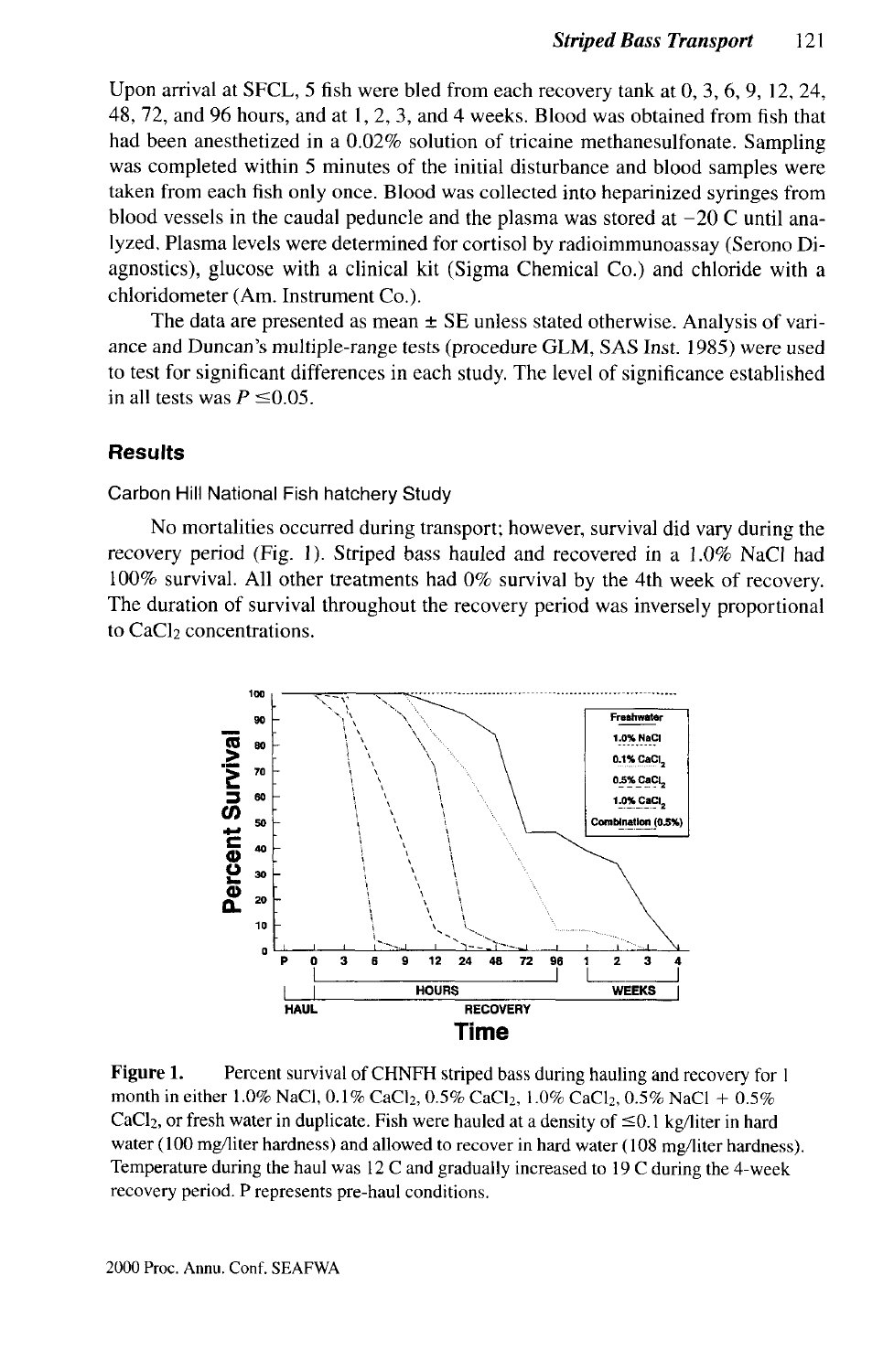

Figure 2. Plasma cortisol, glucose, and chloride (mean  $\pm$  SE;  $N = 10$  unless stated otherwise) in CHNFH striped bass during hauling and recovery for 1 month in either 1.0% NaCl, 0.1% CaCl<sub>2</sub>, 0.5% CaCl<sub>2</sub>, 1.0% CaCl<sub>2</sub>, 0.5% NaCl + 0.5% CaCl<sub>2</sub>, or fresh water in duplicate. See Figure 1 caption for details of experimental conditions.

ł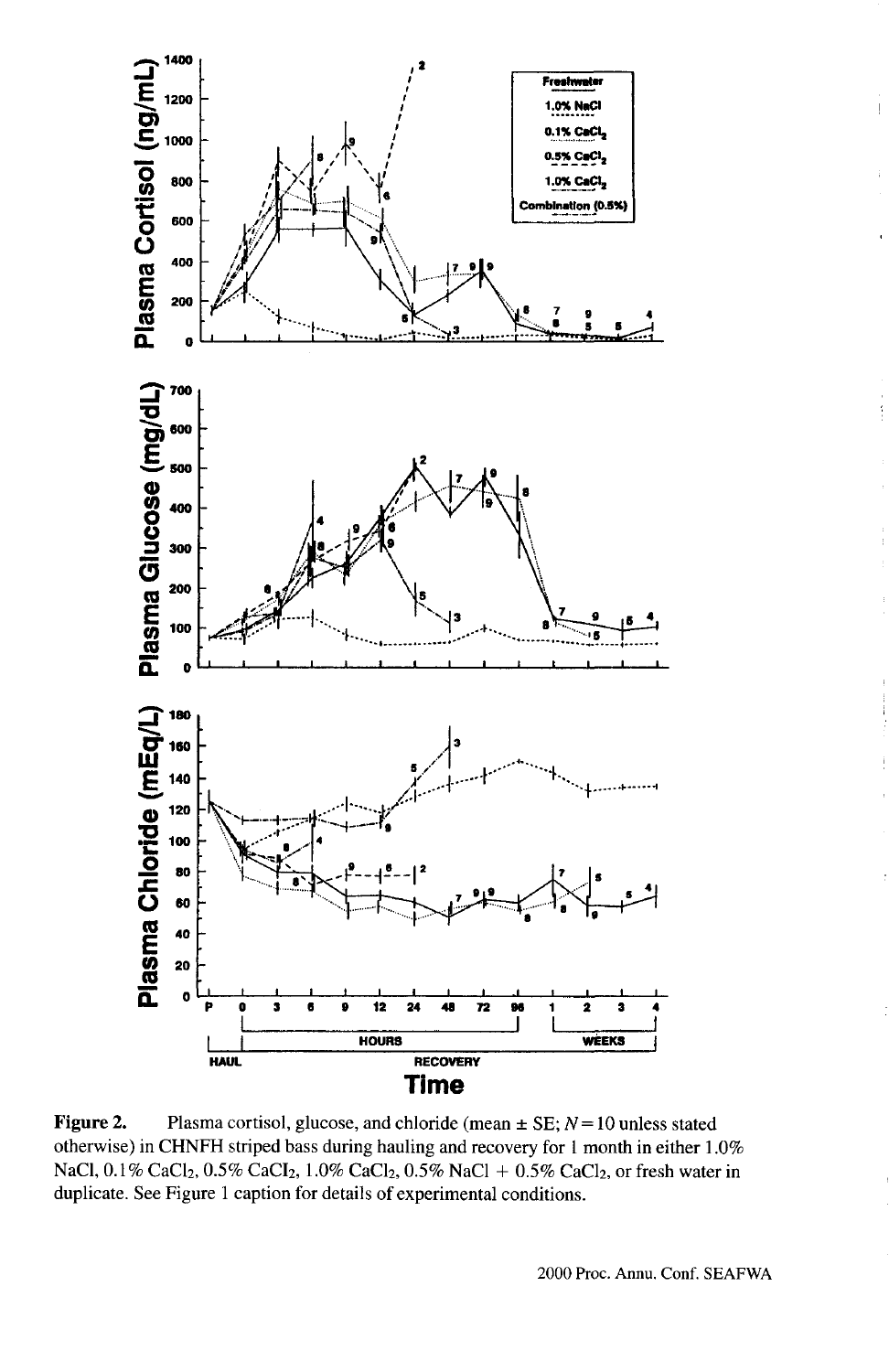Plasma cortisol levels in striped bass hauled and recovered in 1.0% NaCl were significantly higher than pre-haul levels at 0 hours recovery, but returned to pre-haul levels by 3 hours recovery (Fig. 2). Cortisol concentrations in all other treatments were significantly higher than pre-haul levels and did not return to these levels until after 24 hours recovery, with the exception of  $0.1\%$  CaCl<sub>2</sub> which returned to pre-haul levels after 72 hours recovery.

Plasma glucose levels in striped bass hauled and recovered in 1.0% NaCl were significantly lower than pre-haul concentrations, with the exception of slight increases at 3, 6, and 72 hours (Fig. 2). All other treatments were significantly higher than pre-haul levels with  $0.1\%$  CaCl<sub>2</sub> and fresh water returning to pre-haul levels within 1 week after transport. Fish hauled and recovered in 1.0% NaCl had significantly lower plasma glucose levels compared to the other treatments, with the exception of the 0- and 3-hour samples.

Plasma chloride levels in striped bass hauled and recovered in the combination and 1.0% NaCl treatments were not significantly lower from pre-haul levels, with the exception of the NaCl fish at 0 and 3 hours (Fig. 2). Fish in all other treatments had plasma chloride levels significantly lower than pre-haul concentrations and were also significantly lower compared to the combination and NaCl treatments.



**Figure 3.** Percent survival of WSNFH striped bass during hauling and recovery for 1 month in either 1.0% NaCl, 0.1% CaCl<sub>2</sub>, 0.5% CaCl<sub>2</sub>, 1.0% CaCl<sub>2</sub>, 0.5% NaCl + 0.5% CaCl<sub>2</sub>, or fresh water in duplicate. Fish were hauled at a density of  $\leq 0.1$  kg/liter in soft water (26 mg/liter hardness) and allowed to recover in hard water (108 mg/liter hardness). Temperature during the haul was 10C and gradually increased to 19 C during the 4-week recovery period. P represents pre-haul conditions.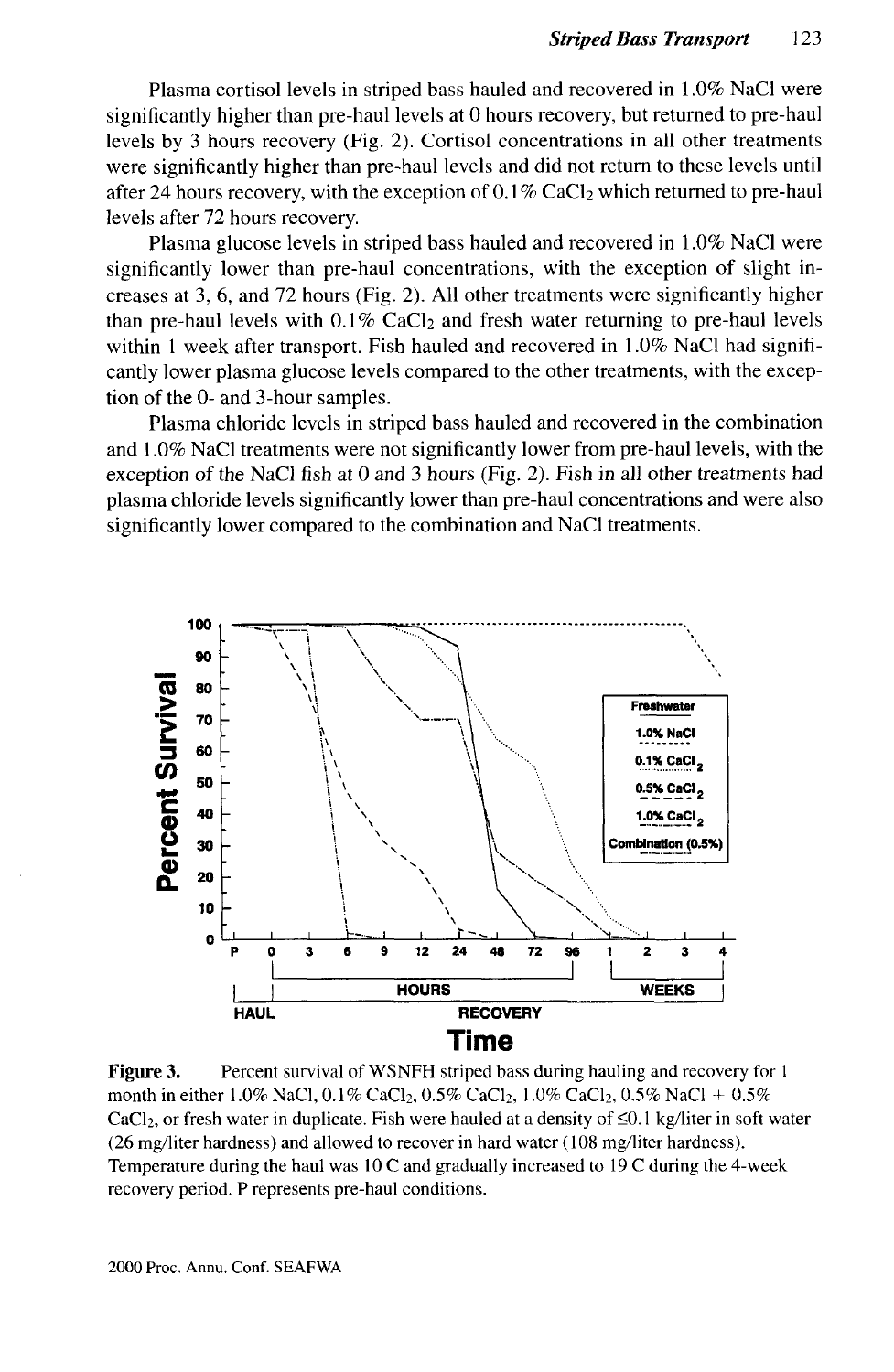

Figure 4. Plasma cortisol, glucose, and chloride (mean  $\pm$  SE;  $N=10$  unless stated otherwise) in WSNFH striped bass during hauling and recovery for 1 month in either 1.0% NaCl, 0.1% CaCl<sub>2</sub>, 0.5% CaCl<sub>2</sub>, 1.0% CaCl<sub>2</sub>, 0.5% NaCl + 0.5% CaCl<sub>2</sub>, or fresh water in duplicate. See Figure 3 caption for details of experimental conditions.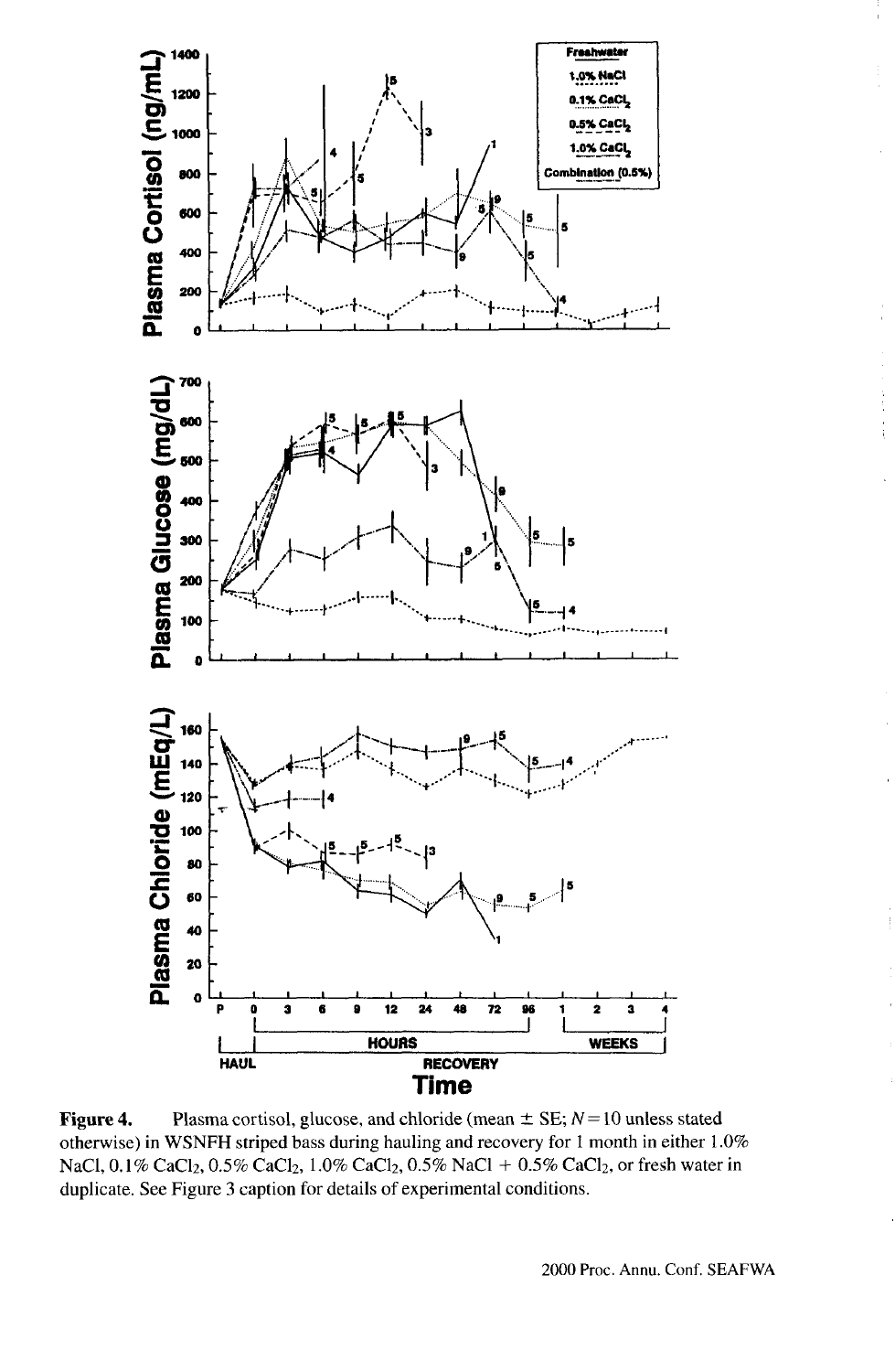#### Warm Springs National Fish Hatchery Study

Five percent mortality occurred in the  $1.0\%$  CaCl<sub>2</sub> treatment during transport. No mortalities occurred during transport in all other treatments: however, survival did vary during the recovery period (Fig. 3). Striped bass hauled and recovered in 1.0% NaCl had  $\geq$ 83% survival. All other treatments had 0% survival by the 4th week of recovery. The duration of survival from both hatcheries throughout the recovery period was inversely proportional to  $CaCl<sub>2</sub>$  concentrations.

Plasma cortisol levels in striped bass hauled and recovered in 1.0% NaCl were significantly lower than the other treatments and did not significantly increase throughout the experiment from pre-haul levels (Fig. 4). Cortisol concentrations in fish held in 0.1, 0.5, or  $1.0\%$  CaCl<sub>2</sub> were significantly higher than pre-haul levels and did not return to pre-haul concentrations throughout the recovery period. Striped bass held in fresh water or the combination treatment (0.5% NaCl +  $0.5\%$  CaCl<sub>2</sub>) had plasma control levels significantly higher than pre-haul levels throughout the study.

Plasma glucose levels in fish hauled and recovered on 1.0% NaCl were not significantly elevated from pre-haul levels throughout the study (Fig. 4). Striped bass hauled and recovered in other treatments had glucose concentrations significantly increased from pre-haul levels. Plasma glucose levels in fish in the 1.0% NaCl treatment were significantly lower compared to other treatments with the exception of the 0-hour sample.

Plasma chloride levels in striped bass hauled and recovered in the combination treatment did not significantly decrease from pre-haul levels, except at 0 hours (Fig. 4). Fish in the combination and 1.0% NaCl treatments did not have significantly different plasma chloride levels, although the NaCl treatment was slightly lower than pre-haul levels. Striped bass on the  $3$  CaCl<sub>2</sub> and the fresh water treatments had chloride levels significantly lower than pre-haul levels and were also significantly lower than the combination and NaCl treatments.

### **Discussion**

Survival of striped bass hauled and recovered in 1.0% NaCl in both studies was similar to that found by Mazik et al. (1991). In both studies, survival of fish hauled and recovered in CaCl<sub>2</sub> was inversely proportional to the CaCl<sub>2</sub> level, indicating that increasing levels of  $CaCl<sub>2</sub>$  may be detrimental possibly due to the osmotic imbalance between the hauling medium and fish. Mazik et al. (1991) reported striped bass hauled and recovered in  $0.1\%$  CaCl<sub>2</sub> did not have a significantly different stress response compared to fish hauled and recovered in fresh water and postulated that higher  $CaCl<sub>2</sub>$ levels may be required. The present studies found that the addition of increasing amounts of  $CaCl<sub>2</sub>$  to the hauling and recovery waters did not reduce the stress response on striped bass as indicated by high concentrations of plasma cortisol. Plasma cortisol levels in striped bass hauled and recovered in 1.0% NaCl were similar to levels reported in striped bass (Mazik et al. 1991), hybrid striped bass (Tomasso et al. 1980), and red drum (Robertson et al. 1988). Pre-haul plasma cortisol levels in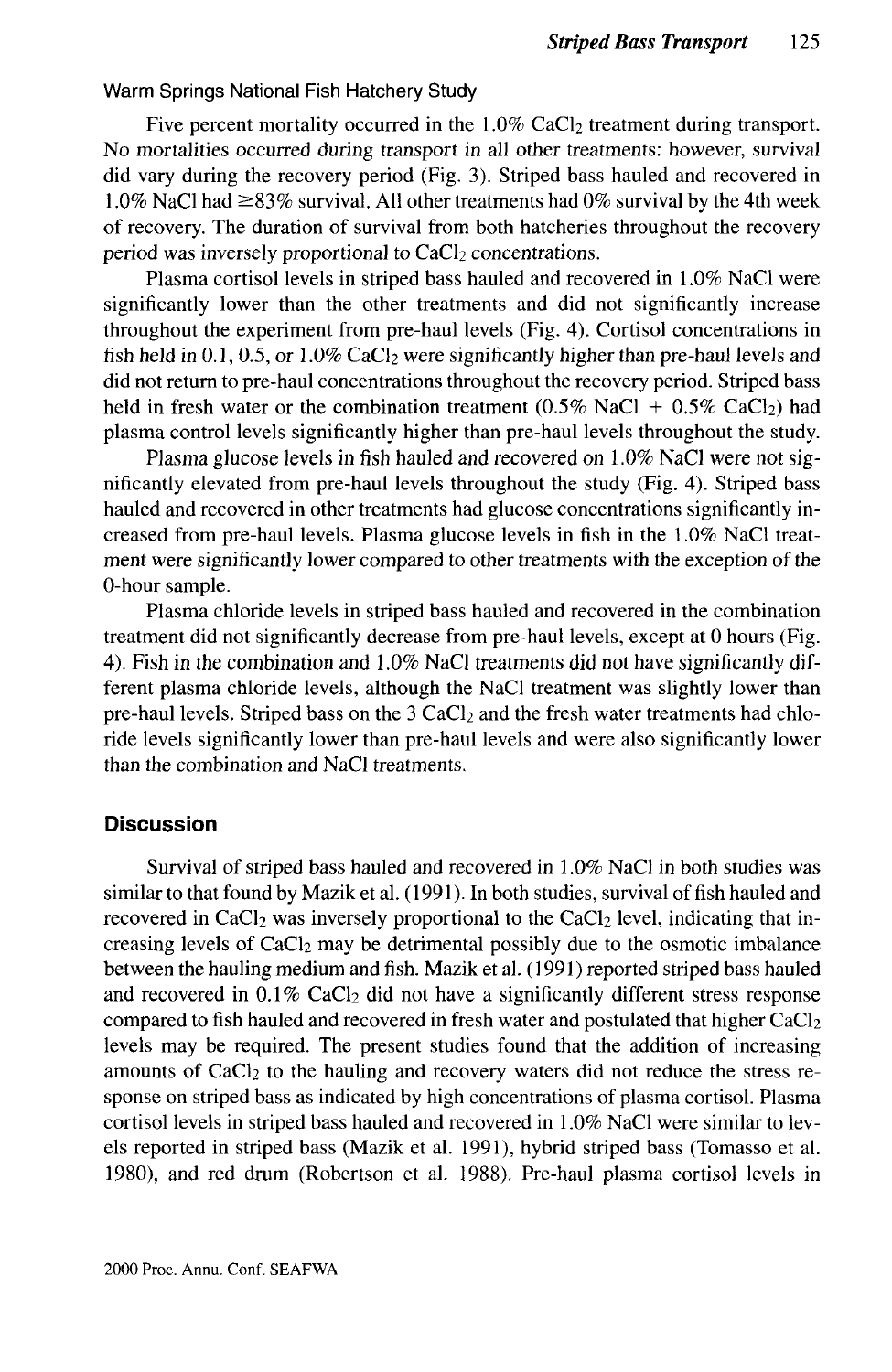WSNFH and CHNFH striped bass (130.3  $\pm$  21.3 and 149.5  $\pm$  28.1 µg/ml, respectively) were elevated above normal levels  $(0-125 \mu g/ml)$  for striped bass as reported by Tisa et al. 1983. The elevated levels in our study are possibly due to harvesting of the striped bass 24 hours before transportation. The significantly elevated cortisol levels in striped bass hauled and recovered in  $0.1\%$ ,  $0.5\%$ , and  $1.0\%$  CaCl<sub>2</sub>, fresh water, and the combination treatment indicated a severe stress response in these media.

Plasma glucose levels in striped bass hauled and recovered in 1.0% NaCl were comparable to those reported in striped bass transported and hauled in 1.0% NaCl (Mazik et al. 1991), in red drum after transport and recovery in 4% and 32% seawater (Robertson et al. 1988), and in largemouth bass *Micropterus salmoides* transported and recovered in anesthetic and solutions approximating physiological saline (Carmichael et al. 1984). Glucose levels decreased (WSNFH) or did not significantly change (CHNFH) in striped bass hauled and recovered in 1.0% NaCl indicating that these fish were not stressed during transportation or recovery. Pre-haul plasma glucose levels in WSNFH striped bass were higher than the pre-haul levels in CHNFH striped bass indicating the WSNFH striped bass were initially stressed. The soft water acclimation history of these fish may have been a factor in their higher pre-haul stress levels. Mazik (1989) has found that the calcium acclimation history of striped bass is important in how well stressors, such as low pH, are tolerated. Also, the addition of 0.5% NaCl to the combination treatment in both studies was beneficial compared to the  $0.5\%$  CaCl<sub>2</sub> treatment, indicating that NaCl has a protective effect.

Plasma chloride levels in the WSNFH and CHNFH striped bass indicate that the addition of NaCl, either alone or in combination with CaCl<sub>2</sub>, provided a beneficial effect compared to the absence of NaCl (i.e, CaCl<sub>2</sub> or freshwater treatments). This protective effect may be due to the presence of the sodium and chloride ions. Mazik et al. (1991) found that plasma sodium and chloride decreased at a similar rate in striped bass that were stressed during hauling and recovery. The addition of 0.5% or 1.0% NaCl to the hauling and recovery water in both studies alleviated the stress response, possibly due to the fact that the NaCl levels used were similar to the physiological plasma saline level (0.85%) in fish. Redding and Schreck (1983), using coho salmon *(Oncorhynchus kisutch),* found that the presence of salt in hauling and recovery waters helps reduce stress by decreasing the osmotic gradient between the plasma and environment, thus reducing the energy cost for osmoregulation. Our results indicate that the addition of 1.0% NaCl to the transportation and recovery water increases survival and reduces the stress response of striped bass compared to  $CaCl<sub>2</sub>$  or freshwater. We recommend that 1.0% NaCl be added to hauling and recovery waters, regardless of water calcium levels, and  $CaCl<sub>2</sub>$  be added in soft water to raise the total hardness to at least 50 mg/liter CaCO<sub>3</sub> as recommended by Wedemeyer (1972).

## **Literature Cited**

Carmichael, G. J., J. R. Tomasso, B. A. Simco, and K. B. Davis. 1984. Characterization and alleviation of stress associated with hauling largemouth bass, Trans. Am. Fish. Soc. 113:778-785.